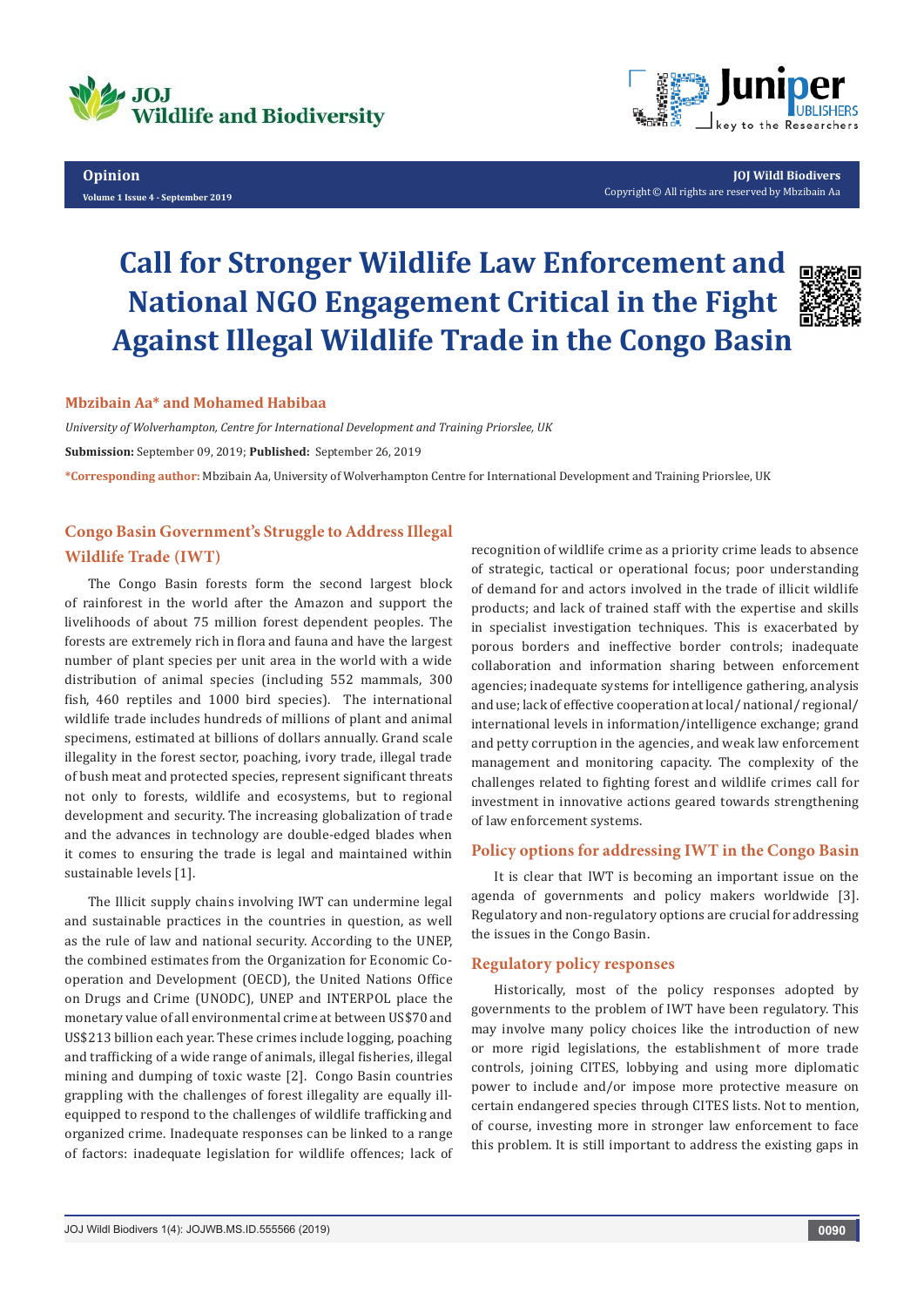the legislations, as well as to enhance the cooperation between different law enforcement agencies, nationally, regionally and internationally to stop IWT. Most of the law enforcement agencies and judicial institutions, especially in source countries, lack the necessary skills and awareness to deal with IWT crimes. In the Congo Basin, interministerial coordination is key and linkages between officials from ministries of wildlife, forests and traditional law enforcement agencies such as policy and judiciary must be strengthened if there is any hope to address the issue [4]. This is why conducting capacity building programs for these agencies can help in reducing these crimes [5]. Sanctions meted out by the judiciary system must be dissuasive enough to discourage investment in illicit actions.

#### **Non-regulatory solutions**

However, it has been clear that regulatory solutions are never enough to face IWT, especially with contextual factors, such as the rising demand on high-value wildlife species and commodities, as well as the increased poverty of the local communities in source countries. Therefore, policy makers have been trying to come up with different policy alternatives beyond stronger law enforcement and/or legal actions. In these proposed solutions, civil society organizations can play a key role. These include many possible measures

#### **Enhancing Evidence- Based Research on IWT**

The true extent, impact and volume of IWT is still not fully understood. Therefore, it is important to improve knowledge on all aspects of this phenomenon, including its scale, impacts, and drivers. It is also important to explore it from all different perspectives: environmentally, socially and economically. On the same note, sharing experiences of good practices on effective mechanisms for reducing IWT should also be put forward as a policy priority. Another important regulatory area is to develop new and advanced forensic techniques to investigate and detect IWT.

#### **Advocacy**

Some of the CITES members, especially source countries, still do not perceive IWT as a serious crime. This is why it is important for civil society organizations, locally and internationally, to launch advocacy campaigns to put pressure on these governments. The aim is not just to make these governments acknowledge IWT as a serious crime worth investing money to fight it, but also to address gaps in legislations, and to ensure serious and strict penalties are imposed on violators, which is necessary for deterrence.

#### **Managing Demand**

Other than thinking about the livelihoods of local communities, some studies strongly believe that IWT will significantly decline if both governments and NGOs worked on managing the demand side. For example, demand on rare types of amphibians as exotic pets has significantly dropped down in

the USA and Europe after strong awareness-raising campaigns. However, while working on managing demand, it is important to understand social and cultural sensitivities around the issue, in order to be able to effectively change the behavior of the illegal wildlife consumers. This requires an in-depth research effort into consumer preferences, beliefs social norms and lifestyles, in order to develop interventions that are more appropriate.

## **Engagement with the Local Communities and National NGOs**

Engagement with local communities is a key area of intervention that civil society organizations must consider, whether to raise their awareness of the new laws and negative impacts of IWT, or to think creatively about creating alternative and sustainable livelihoods for the local communities, as well as managing demand on IWT species and derivative products. As mentioned, raising awareness about legislations and negative impacts of IWT on the local communities is far from enough. It is equally important to promote incentives to abandoning wrong practices. It is also crucial to create enabling conditions for local communities to manage their natural resources responsibly and sustainably. Therefore, civil society organizations can collaborate with the local communities and empower them to do that. On that front, there is plenty of room to support local economy, and to creatively think about alternative livelihoods. What we find in the Congo Basin is very strong presence of international wildlife conservation agencies and very scant engagement of national civil society organizations. Strengthening bottom actions by national civil society with better understanding of national realities complemented by sustainable partners with internationally backed agencies could yield stronger monitoring and enforcement outcomes than is simply the case. Building the absent middle of local sectors could provide the so far missing link in the fight against IWT. There are lessons to be learnt from strong national NGOs engaged in the fight against illegal logging [6] that can be explored and applied in the area of IWT. Drawing on experience of the (Eco Activists for Governance and Law Enforcement) Eagle Network [7] and Conservation Justice [8] working with the University of Wolverhampton's Centre for International Development and Training [9] the following actions have proven effective in the fight against IWT.

#### **Joint investigations**

Investigators, undercover agents and informers gather precise information so that major wildlife traffickers can be arrested in the act, producing concrete evidence for the courts and prosecution. We create linkages between IFM officers and local network of informants and investigators within the eagle network.

#### **Arrest operations**

The eagle team technically assists the national wildlife authorities and the forces of law and order to arrest wildlife criminals in the act, through sting operations, including